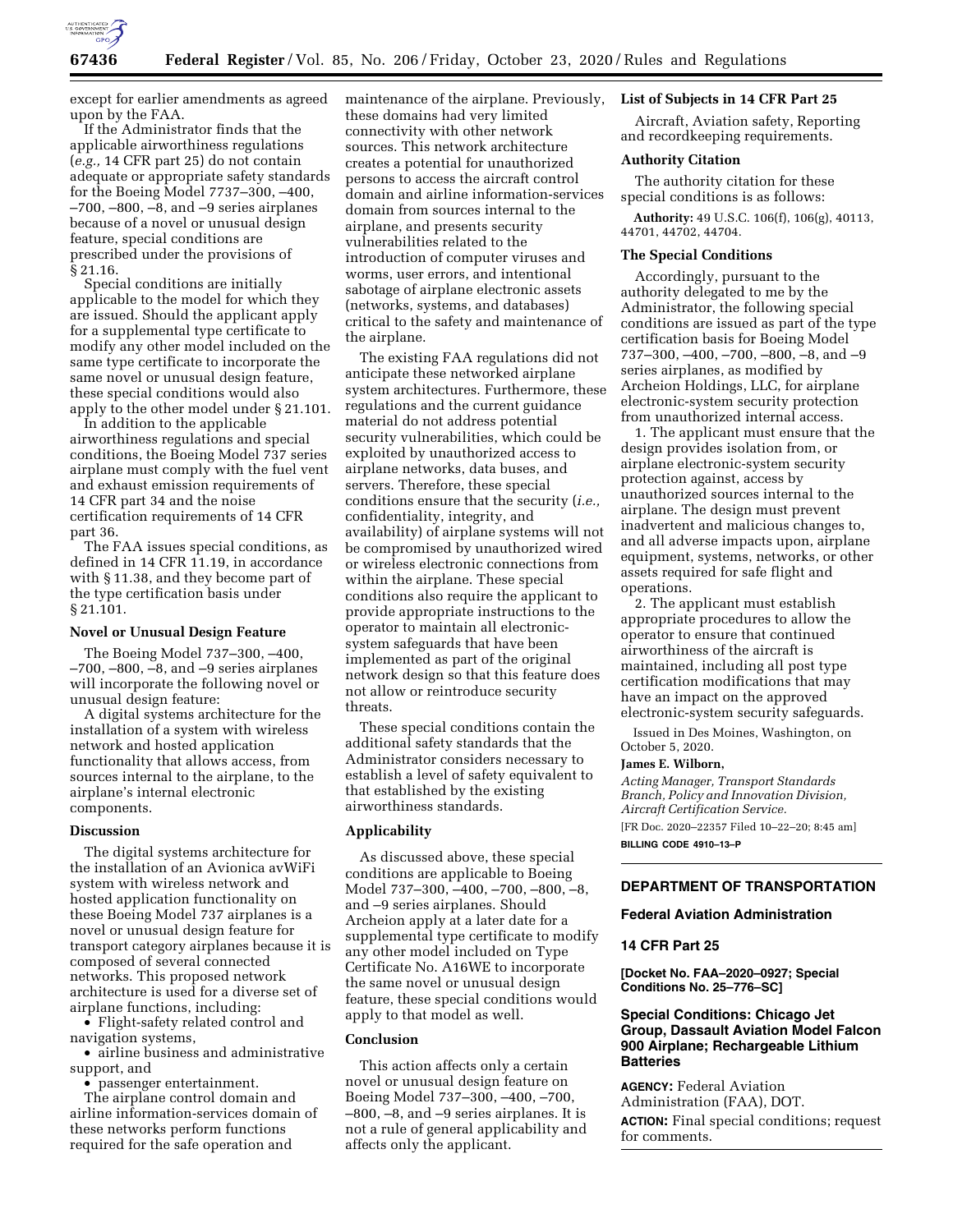**SUMMARY:** These special conditions are issued for the Dassault Aviation (Dassault) Model Falcon 900 airplane. This airplane, as modified by Chicago Jet Group, will have a novel or unusual design feature when compared to the state of technology envisioned in the airworthiness standards for transport category airplanes. This design feature is Midcontinent Instrument TS835 Standby Batteries that contain rechargeable lithium batteries. The applicable airworthiness regulations do not contain adequate or appropriate safety standards for this design feature. These special conditions contain the additional safety standards that the Administrator considers necessary to establish a level of safety equivalent to that established by the existing airworthiness standards.

**DATES:** This action is effective on Chicago Jet Group on October 23, 2020. Send comments on or before December 7, 2020.

**ADDRESSES:** Send comments identified by Docket No. FAA–2020–0927 using any of the following methods:

• *Federal eRegulations Portal:* Go to *<http://www.regulations.gov/>*and follow the online instructions for sending your comments electronically.

• *Mail:* Send comments to Docket Operations, M–30, U.S. Department of Transportation (DOT), 1200 New Jersey Avenue SE, Room W12–140, West Building Ground Floor, Washington, DC 20590–0001.

• *Hand Delivery or Courier:* Take comments to Docket Operations in Room W12–140 of the West Building Ground Floor at 1200 New Jersey Avenue SE, Washington, DC, between 9 a.m. and 5 p.m., Monday through Friday, except Federal holidays.

• *Fax:* Fax comments to Docket Operations at 202–493–2251.

*Privacy:* The FAA will post all comments it receives, without change, to *[http://www.regulations.gov/,](http://www.regulations.gov/)*  including any personal information the commenter provides. Using the search function of the docket website, anyone can find and read the electronic form of all comments received into any FAA docket, including the name of the individual sending the comment (or signing the comment for an association, business, labor union, etc.). DOT's complete Privacy Act Statement can be found in the **Federal Register** published on April 11, 2000 (65 FR 19477–19478).

*Docket:* Background documents or comments received may be read at *<http://www.regulations.gov/>*at any time. Follow the online instructions for accessing the docket or go to Docket Operations in Room W12–140 of the

West Building Ground Floor at 1200 New Jersey Avenue SE, Washington, DC, between 9 a.m. and 5 p.m., Monday through Friday, except Federal holidays.

**FOR FURTHER INFORMATION CONTACT:**  Nazih Khaouly, Airplane & Flight Crew Interface Section, AIR–671, Transport Standards Branch, Policy and Innovation Division, Aircraft Certification Service, Federal Aviation Administration, 2200 South 216th Street, Des Moines, Washington 98198; telephone and fax 206–231–3160; email *[nazih.khaouly@faa.gov.](mailto:nazih.khaouly@faa.gov)* 

**SUPPLEMENTARY INFORMATION:** The substance of these special conditions has been published in the **Federal Register** for public comment in several prior instances with no substantive comments received. Therefore, the FAA has determined that prior public notice and comment are unnecessary, and finds that, for the same reason, good cause exists for adopting these special conditions upon publication in the **Federal Register**.

## **Comments Invited**

The FAA invites interested people to take part in this rulemaking by sending written comments, data, or views. The most helpful comments reference a specific portion of the special conditions, explain the reason for any recommended change, and include supporting data.

The FAA will consider all comments received by the closing date for comments. The FAA may change these special conditions based on the comments received.

#### **Background**

On April 27, 2020, Chicago Jet Group applied for a supplemental type certificate to install, in the Dassault Model Falcon 900 airplane, Midcontinent Instrument TS835 Standby Batteries that contain rechargeable lithium batteries. The Dassault Model Falcon 900 airplane is a three-engine, transport category business jet, with capacity for 19 passengers, and a maximum takeoff weight of 45,500 lbs.

#### **Type Certification Basis**

Under the provisions of title 14, Code of Federal Regulations (14 CFR) 21.101, Chicago Jet Group must show that the Dassault Model Falcon 900 airplane, as changed, continues to meet the applicable provisions of the regulations listed in Type Certificate No. A46EU or the applicable regulations in effect on the date of application for the change, except for earlier amendments as agreed upon by the FAA.

If the Administrator finds that the applicable airworthiness regulations (*e.g.,* 14 CFR part 25) do not contain adequate or appropriate safety standards for the Dassault Model Falcon 900 airplane because of a novel or unusual design feature, special conditions are prescribed under the provisions of § 21.16.

Special conditions are initially applicable to the model for which they are issued. Should the applicant apply for a supplemental type certificate to modify any other model included on the same type certificate to incorporate the same novel or unusual design feature, these special conditions would also apply to the other model under § 21.101.

In addition to the applicable airworthiness regulations and special conditions, the Dassault Model Falcon 900 airplane must comply with the fuel vent and exhaust emission requirements of 14 CFR part 34, and the noise certification requirements of 14 CFR part 36.

The FAA issues special conditions, as defined in 14 CFR 11.19, in accordance with § 11.38, and they become part of the type certification basis under § 21.101.

#### **Novel or Unusual Design Features**

The Dassault Model Falcon 900 airplane will incorporate the following novel or unusual design features:

Midcontinent Instrument TS835 Standby Batteries that contain rechargeable lithium batteries.

#### **Discussion**

Rechargeable lithium batteries are considered to be a novel or unusual design feature in transport category airplanes, with respect to the requirements in § 25.1353. This type of battery has certain failure, operational, and maintenance characteristics that differ significantly from those of the nickel-cadmium and lead-acid rechargeable batteries currently approved for installation on transport category airplanes. These batteries introduce higher energy levels into airplane systems through new chemical compositions in various battery-cell sizes and construction. Interconnection of these cells in battery packs introduces failure modes that require unique design considerations, such as provisions for thermal management.

Known uses of rechargeable and nonrechargeable lithium batteries on airplanes include:

• Flightdeck and avionics systems such as displays, global positioning systems, cockpit voice recorders, flight data recorders, underwater-locatorbeacons, navigation computers,